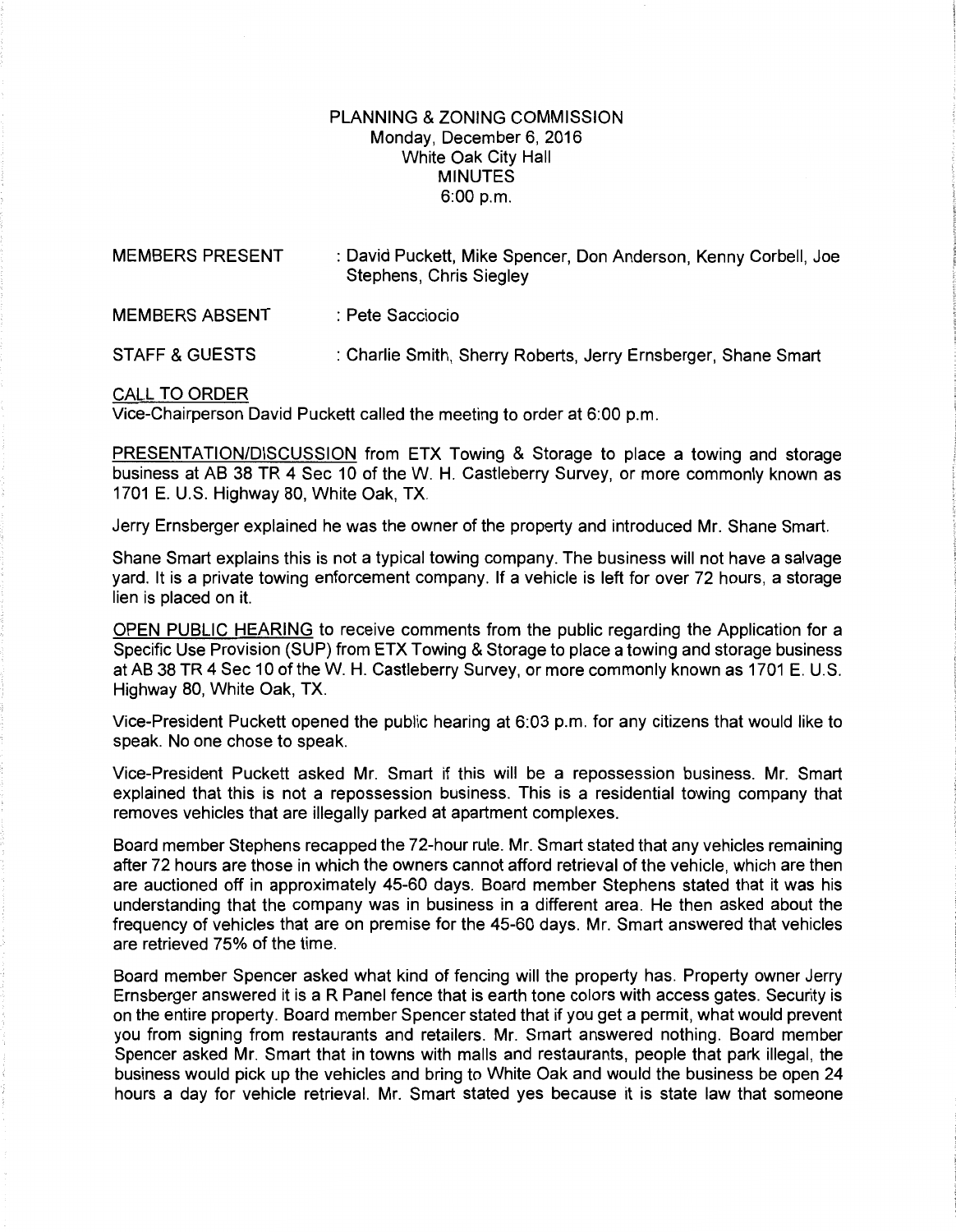available 24 hours a day. Board member Spencer asked the height of the fence. Mr. Ernsberger answered six feet and will have three strands of barbwire on top of that. Board member Anderson asked if there will be a sign to advertise the lot. Mr. Ernsberger answered that Mr. Smart already has a sign. Board member Anderson asked if the owner will construct an office. Mr. Smart answered that an office already exists. Board member Anderson asked what the largest number of vehicles will be on the lot at one time. Mr. Smart answered thirty. Board member Anderson then asked what the proximity will be to U.S. Highway 80. Mr. Ernsberger answered the setback is 20 feet and there will be another 10 feet after that.

Vice-President Puckett asked City Coordinator Smith if there was anything missing from the City's point of view. City Coordinator Smith read the ordinance relating to fencing regulations for wrecker company storage facilities.

Vice-President Puckett said he noticed some screening going on already. He asked City Coordinator Smith if this met the requirements. City Coordinator Smith answered if the permit is allowed, the screen would be an alternative method.

## CLOSE PUBLIC HEARING

Vice-President Puckett closed the public hearing at 6:17 p.m.

CONSIDER AND/OR APPROVE Specific Use Provision (SUP) for ETX Towing & Storage to place a towing and storage business at AB 38 TR 4 Sec 10 of theW. H. Castleberry Survey, or more commonly known as 1701 E. U.S. Highway 80, White Oak, TX.

Board member Anderson asked if there have there ever been any problems with aesthetics. City Coordinator Smith answered no. Board member Corbell stated that he knows this is a towing and storage business, he could see ideally getting in and getting out, but it is his opinion that this will just end up being a storage facility.

Board member Spencer stated the way it looks is a concern to him. You cannot make a 6-ft tall fence pretty no matter what. When you start going to the bars and restaurants then start towing in cars, traffic is increased when people start to retrieve their vehicles. Board member Anderson asked how many cars are reclaimed in a month. Mr. Smart answered that 90% of the cars are claimed on the first day. Board member Anderson asked how does the Board know that you will put the eyesores at the back of the lot. Mr. Smart answered it would be a verbal agreement.

Vice-President Puckett stated that an unapproved fence has already been built. City Coordinator Smith explained that he advised Mr. Ernsberger not to do anything before the special use provision was approved because a previous towing company had been turned down. Board member Spencer Mike wanted clarification on what it is that requires this company to become before the board. City Coordinator Smith answered it is the type of business because it falls under auto storage. The property is zoned light industrial.

Motion not to approve made by Board member Siegley, second by Board member Stephens. Carried unanimously.

CONSIDER AND/OR APPROVE minutes from the December 3, 2015 Planning & Zoning Commission meeting.

Motion to approve made by Board member Corbell, seconded by Board member Spencer. Carried unanimously.

CONSIDER AND/OR APPROVE board member nominations